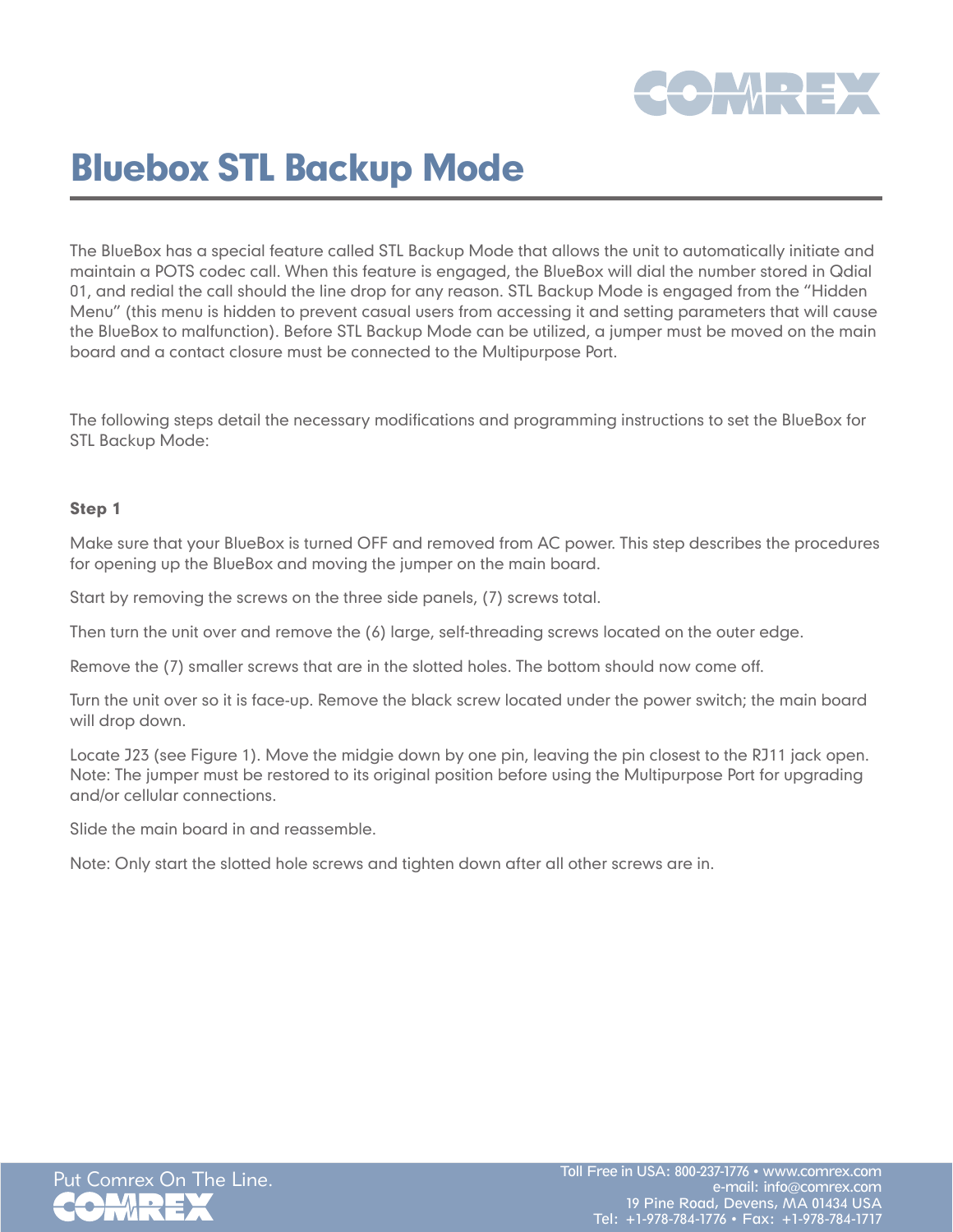



# Step 2

You must provide a connection between pins 1 and 5 on the Multipurpose Port located on the "power rear panel" of the BlueBox. Using a switch or relay contact between those pins would allow you to make the BlueBox dial and redial (while in STL Backup Mode) when the contact is closed, and drop the call and enter a "waiting" mode when the contact opens. If you were to jump these two pins together with a wire on a plug, the BlueBox would repeatedly dial while in STL Backup Mode, with no way to hang up except by pressing the Hangup key causing the unit to exit STL Backup Mode.

### Step 3

The BlueBox will dial the number stored in Qdial 01. You should program that number before attempting to use STL Backup Mode. Programming instructions are as follows: